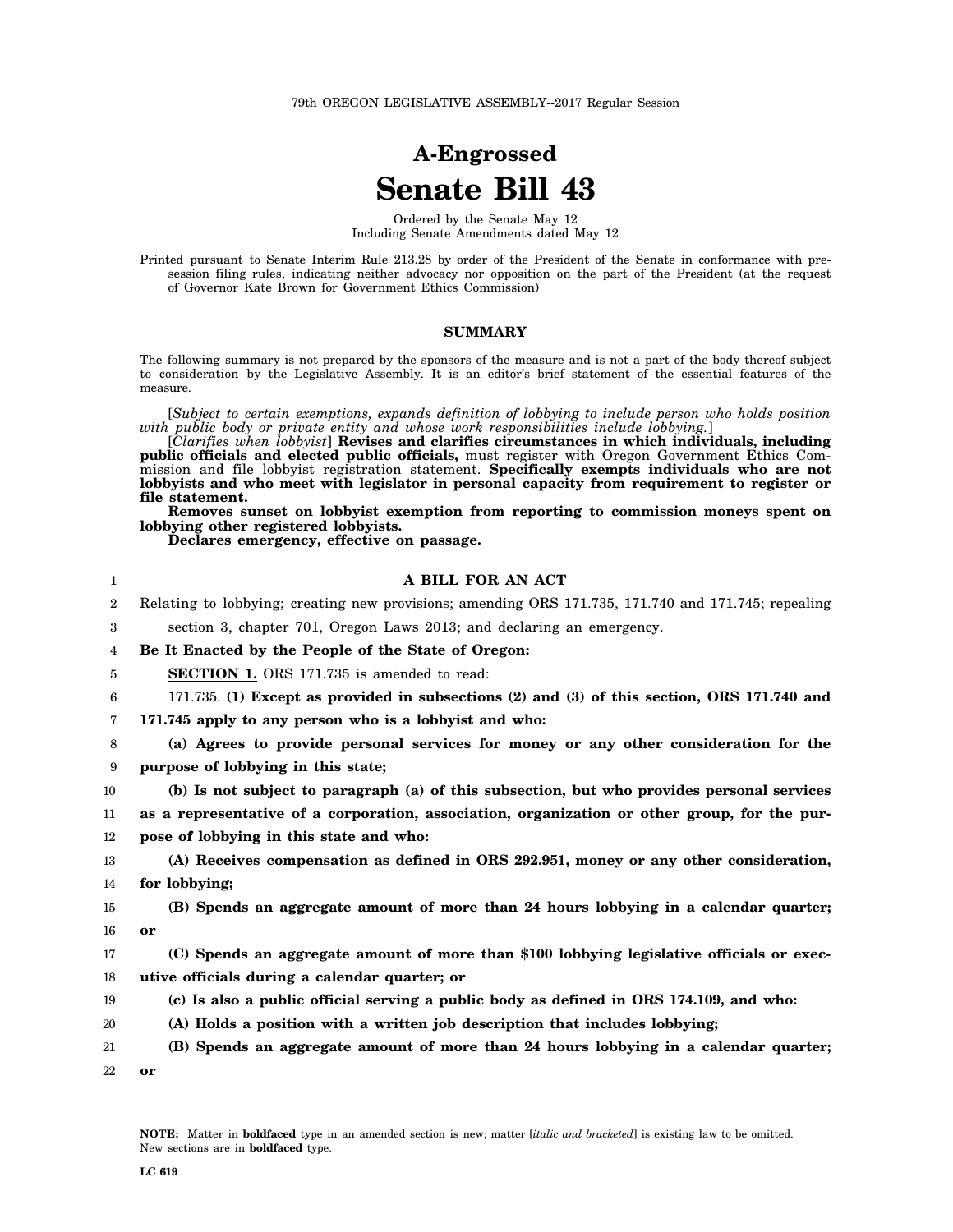## A-Eng. SB 43

1 2 3 4 5 6 7 8 9 10 11 12 13 14 15 16 17 18 19 20 21 22 23 24 25 26 27 28 29 30 31 32 33 **(C) Spends an aggregate amount of more than \$100 lobbying legislative officials or executive officials during a calendar quarter. (2) In determining whether the criteria set forth in subsection (1)(b)(A), (1)(b)(C) or (1)(c)(C) of this section have been satisfied, the reimbursement or amounts expended for personal living and travel expenses and office overhead, including salaries and wages paid for staff and secretarial assistance, and maintenance expenses, shall be excluded. (3)** ORS 171.740 and 171.745 do not apply to the following persons: [*(1)*] **(a)** News media, or their employees or agents, that in the ordinary course of business directly or indirectly urge legislative action but that engage in no other activities in connection with the legislative action. [*(2)*] **(b)** Any legislative official acting in an official capacity. [*(3)*] **(c)** Any **person who does not meet the definition of lobbyist set forth in ORS 171.725 (9), including an individual meeting with a member of the Legislative Assembly in a personal capacity or an** individual who does not receive compensation or reimbursement of expenses for lobbying, who limits lobbying activities solely to formal appearances to give testimony before public sessions of committees of the Legislative Assembly, or public hearings of state agencies, and who, when testifying, registers an appearance in the records of the committees or agencies. [*(4) A person who does not:*] [*(a) Agree to provide personal services for money or any other consideration for the purpose of lobbying;*] [*(b) Spend more than an aggregate amount of 24 hours during any calendar quarter lobbying; and*] [*(c) Spend an aggregate amount in excess of \$100 lobbying during any calendar quarter.*] [*(5)*] **(d)** The Governor, chief of staff for the Governor, deputy chief of staff for the Governor, legal counsel to the Governor, deputy legal counsel to the Governor, Secretary of State, Deputy Secretary of State appointed pursuant to ORS 177.040, State Treasurer, Deputy State Treasurer appointed pursuant to ORS 178.060, chief of staff for the office of the State Treasurer, Attorney General, Deputy Attorney General appointed pursuant to ORS 180.130, Deputy Superintendent of Public Instruction appointed pursuant to ORS 326.300, Commissioner of the Bureau of Labor and Industries, deputy commissioner of the Bureau of Labor and Industries appointed pursuant to ORS 651.060, members and staff of the Oregon Law Commission who conduct the law revision program of the commission or any judge. **(e) An elected public official:**

34 **(A) Who is elected to serve a:**

35 **(i) Local government;**

36 **(ii) Local service district as defined in ORS 174.116; or**

37 **(iii) Special government body as defined in ORS 174.117; and**

38 39 **(B) Whose lobbying activities are limited to lobbying in the public official's official capacity as an elected official.**

40 41 42 43 **(f) A representative of a corporation, association, organization or other group who is responsible for supervising lobbying activities of the corporation, association, organization or other group in this state or other states, but who does not spend an aggregate amount of more than 24 hours lobbying in this state during a calendar quarter.**

44 45 **SECTION 2.** ORS 171.740, as amended by section 2, chapter 101, Oregon Laws 2016, is amended to read: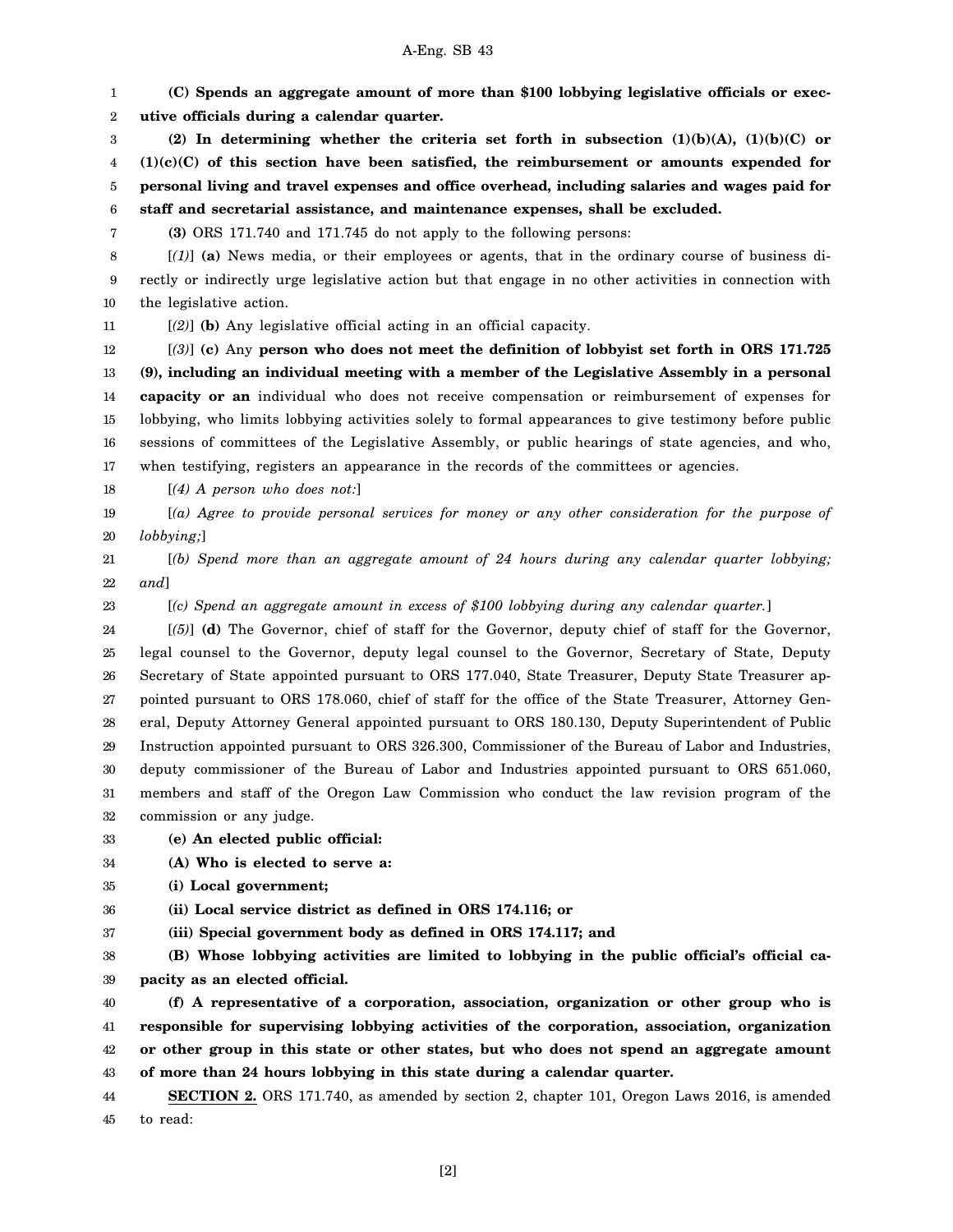### A-Eng. SB 43

1 2 171.740. (1) Within three business days [*after exceeding the limit of time or expenditure specified in ORS 171.735 (4), or within three business days after agreeing to provide personal services for money*

3 *or any other consideration for the purpose of lobbying,*] **of meeting the requirements for any sit-**

4 **uation described in ORS 171.735 (1),** a lobbyist **who is not exempt from filing a statement**

5 6 **under ORS 171.735 (2) or (3)** shall register with the Oregon Government Ethics Commission by filing with the commission a statement containing the following information:

(a) The name, address, electronic mail address and telephone number of the lobbyist.

8 9 (b) The name, address, electronic mail address and telephone number of each person that employs the lobbyist or in whose interest the lobbyist appears or works.

10 11 12 (c) A general description of the trade, business, profession or area of endeavor of any person designated under paragraph (b) of this subsection, and a statement by the person that the lobbyist is officially authorized to lobby for the person.

13 14 (d) The name of any member of the Legislative Assembly employed, retained or otherwise compensated by:

15 (A) The lobbyist designated under paragraph (a) of this subsection; or

16 (B) A person designated under paragraph (b) of this subsection.

17 18 (e) The general subject or subjects of the legislative action of interest to the person for whom the lobbyist is registered.

19 20 21 (2)(a) Not later than 10 calendar days after a lobbyist files a registration statement under this section, the designation of official authorization to lobby shall be signed by an official of each person that employs the lobbyist or in whose interest the lobbyist appears or works.

22 23 24 (b) A lobbyist may unilaterally withdraw a registration statement filed under this section not more than one time per calendar year for each person designated under subsection (1)(b) of this section if the withdrawal is made:

25 26 (A) Before the designation of official authorization to lobby has been signed in the manner required under paragraph (a) of this subsection; and

27

7

(B) No more than 10 calendar days after the lobbyist filed the registration statement.

28 29 30 31 32 (3) A lobbyist must file a separate registration statement under subsection (1) of this section for each person that employs the lobbyist or in whose interest the lobbyist appears or works. If a lobbyist appears or works for a person for whom the lobbyist has not registered, the lobbyist shall register with the commission not later than three business days after the day the lobbyist first appears or works for the person.

33 34 35 (4)(a) Except as provided in paragraph (b) of this subsection, if any of the information submitted by a lobbyist in the statement required under subsection (1) of this section changes, the lobbyist shall revise the statement within 30 days of the change.

36 37 38 (b) A lobbyist shall notify the commission within three business days if the lobbyist ceases to represent a person for whom the lobbyist is registered. Notification must be made by updating the registration statement required under subsection (1) of this section.

39 40 41 42 (5) A lobbyist registration expires December 31 of each odd-numbered year. If a lobbyist renews the registration before January 31 of the following even-numbered year, the commission shall consider the registration to have been effective as of December 31 of the odd-numbered year on which the registration expired.

43 44 45 (6) For the statement required by subsection (1) of this section, an entity composed of more than one lobbyist may file one statement for the lobbyists who compose the entity. The statement the entity files must include the names of the individuals authorized to lobby on behalf of the client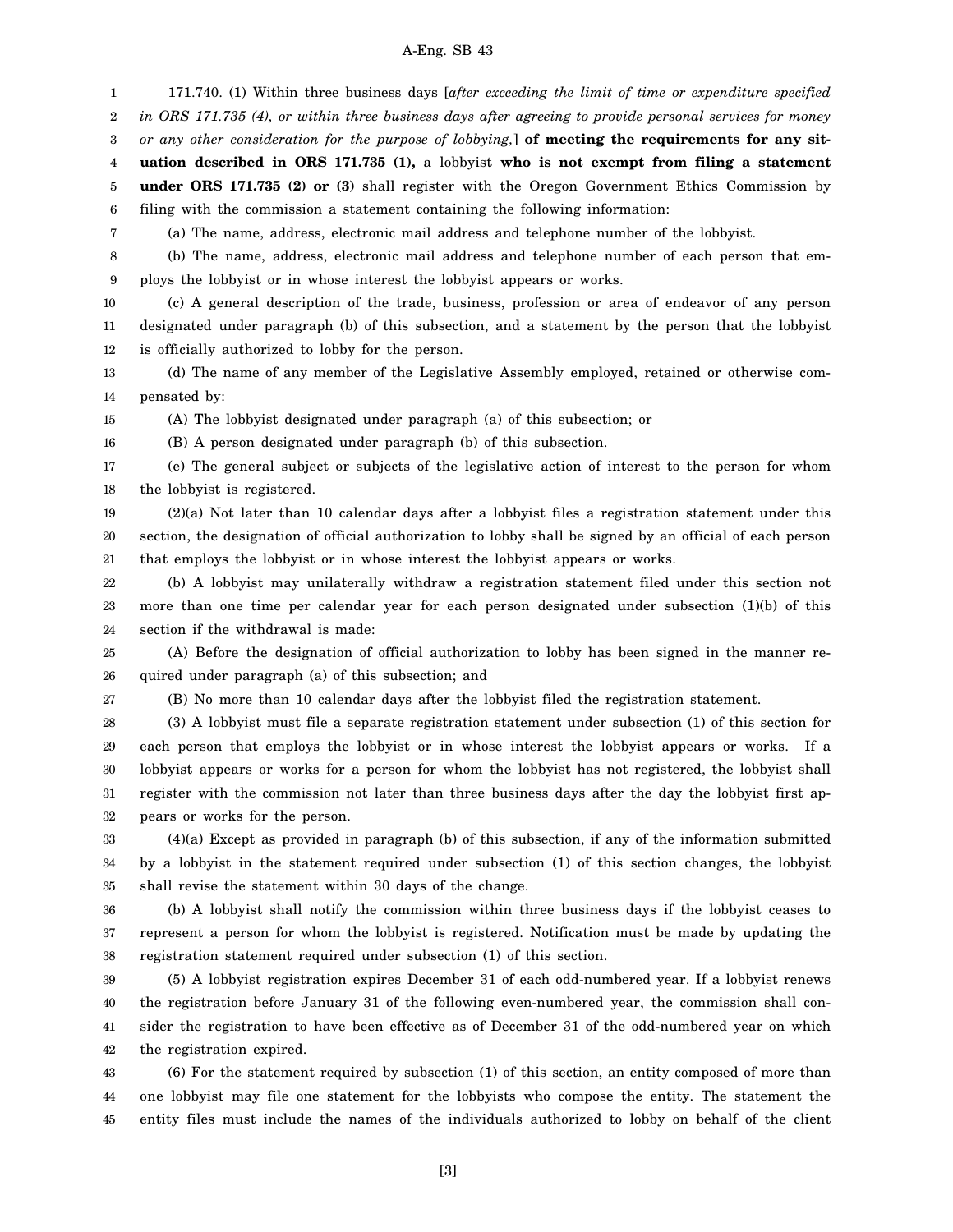1 listed in the statement.

2 3 **SECTION 3.** ORS 171.745, as amended by section 2, chapter 701, Oregon Laws 2013, is amended to read:

4 5 6 171.745. (1) A lobbyist registered with the Oregon Government Ethics Commission or required to register with the commission shall, according to the schedule described in ORS 171.752, file with the commission a statement showing for the applicable reporting period:

7 8 (a) The total amount of all moneys expended for food, refreshments and entertainment by the lobbyist for the purpose of lobbying.

9 10 11 12 (b) The name of any legislative official or executive official to whom or for whose benefit, on any one occasion, an expenditure is made for the purposes of lobbying, and the date, name of payee, purpose and amount of that expenditure. This paragraph applies if the total amount expended on the occasion by one or more persons exceeds \$50.

13 (2) Statements required by this section need not include**:**

14 15 16 **(a)** Amounts expended by the lobbyist for personal living and travel expenses and office overhead, including salaries and wages paid for staff and secretarial assistance, and maintenance expenses[*.*]**; or**

17 18 19 20 21 **(b) Amounts expended by the lobbyist on lobbying another lobbyist who is registered with the commission or required to register with the commission, or on lobbying any person on whose behalf a lobbyist is registered or required to register. This paragraph does not apply if the person lobbied is a legislative official, an executive official or a member of a state board or commission.**

22 23 24 25 26 (3) If the amount of any expenditure required to be included in a statement is not accurately known at the time the statement is required to be filed, an estimate of the expenditure shall be submitted in the statement and designated as an estimate. The exact amount expended for which a previous estimate was made shall be submitted in a subsequent report when the information is available.

27 28 (4) A statement required by this section shall include a copy of any notice provided to a public official or candidate under ORS 244.100.

29

**SECTION 4. Section 3, chapter 701, Oregon Laws 2013, is repealed.**

30 31 32 33 34 35 36 37 38 **SECTION 5. If this 2017 Act does not become effective until after June 30, 2017, the repeal of section 3, chapter 701, Oregon Laws 2013, by section 4 of this 2017 Act revives section 1, chapter 701, Oregon Laws 2013. If this 2017 Act does not become effective until after June 30, 2017, this 2017 Act shall be operative retroactively to that date, and the operation and effect of section 1, chapter 701, Oregon Laws 2013, shall continue unaffected from June 30, 2017, to the effective date of this 2017 Act and thereafter. Any otherwise lawful action taken or otherwise lawful obligation incurred under the authority of section 1, chapter 701, Oregon Laws 2013, after June 30, 2017, and before the effective date of this 2017 Act, is ratified and approved.**

39 40 41 42 **SECTION 6. The amendments to ORS 171.735 and 171.740 by sections 1 and 2 of this 2017 Act first apply to lobbying, the registration of lobbyists and the filing of lobbyist registration statements and updates or revisions to lobbyist registration statements that occur on or after the effective date of this 2017 Act.**

43 44 45 **SECTION 7. This 2017 Act being necessary for the immediate preservation of the public peace, health and safety, an emergency is declared to exist, and this 2017 Act takes effect on its passage.**